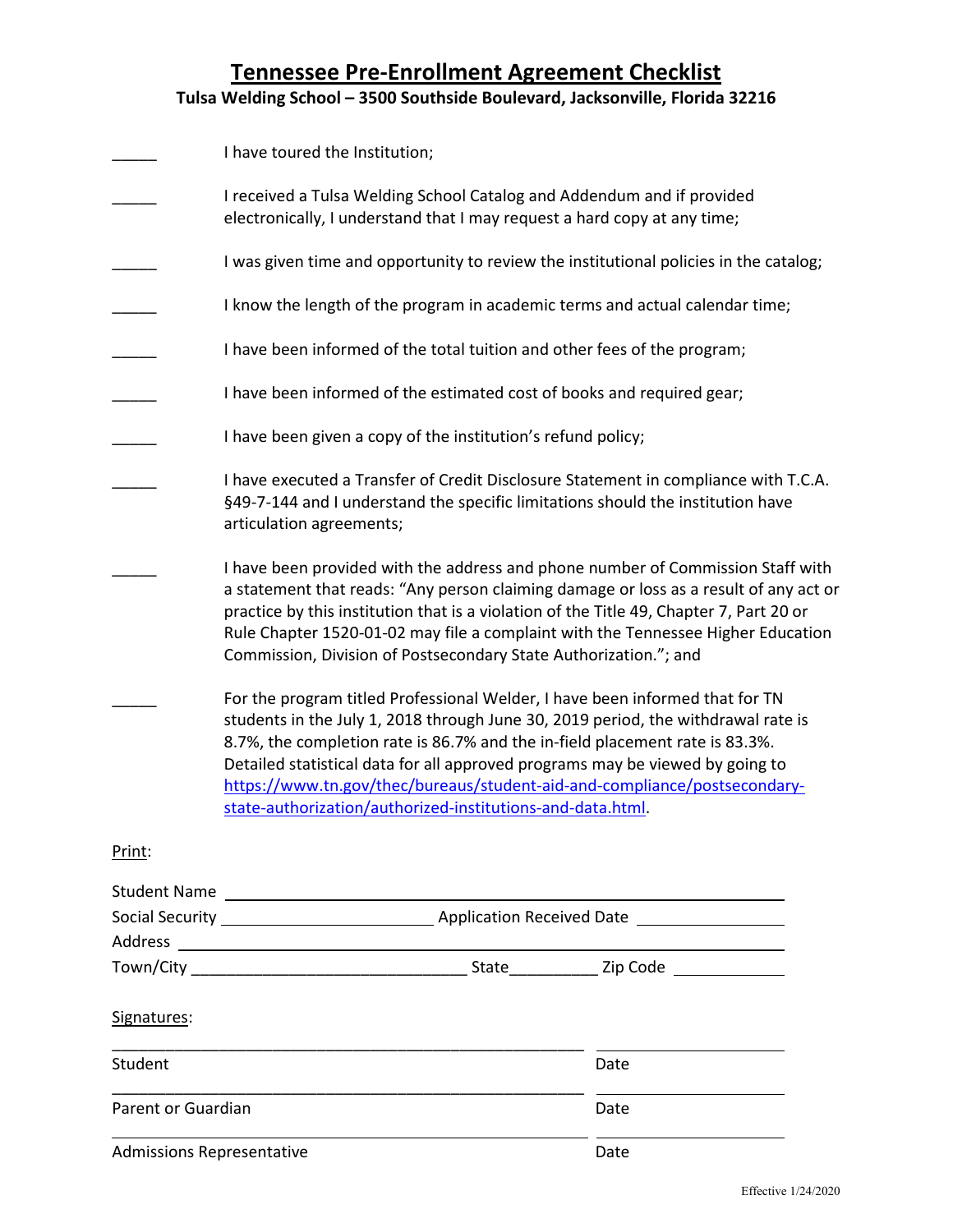|                                  | I have toured the Institution;                                                                                                                                                                                                                                                                                                                                                                                                                                                |      |  |
|----------------------------------|-------------------------------------------------------------------------------------------------------------------------------------------------------------------------------------------------------------------------------------------------------------------------------------------------------------------------------------------------------------------------------------------------------------------------------------------------------------------------------|------|--|
|                                  | I received a Tulsa Welding School Catalog and Addendum and if provided<br>electronically, I understand that I may request a hard copy at any time;                                                                                                                                                                                                                                                                                                                            |      |  |
|                                  | I was given time and opportunity to review the institutional policies in the catalog;                                                                                                                                                                                                                                                                                                                                                                                         |      |  |
|                                  | I know the length of the program in academic terms and actual calendar time;                                                                                                                                                                                                                                                                                                                                                                                                  |      |  |
|                                  | I have been informed of the total tuition and other fees of the program;                                                                                                                                                                                                                                                                                                                                                                                                      |      |  |
|                                  | I have been informed of the estimated cost of books and required gear;                                                                                                                                                                                                                                                                                                                                                                                                        |      |  |
|                                  | I have been given a copy of the institution's refund policy;                                                                                                                                                                                                                                                                                                                                                                                                                  |      |  |
|                                  | I have executed a Transfer of Credit Disclosure Statement in compliance with T.C.A.<br>§49-7-144 and I understand the specific limitations should the institution have<br>articulation agreements;                                                                                                                                                                                                                                                                            |      |  |
|                                  | I have been provided with the address and phone number of Commission Staff with<br>a statement that reads: "Any person claiming damage or loss as a result of any act or<br>practice by this institution that is a violation of the Title 49, Chapter 7, Part 20 or<br>Rule Chapter 1520-01-02 may file a complaint with the Tennessee Higher Education<br>Commission, Division of Postsecondary State Authorization."; and                                                   |      |  |
|                                  | For the program titled Electrical Applications, I have been informed that for TN<br>students in the July 1, 2018 through June 30, 2019 period, the withdrawal rate is<br>N/A, the completion rate is N/A, and the in-field placement rate is N/A. Detailed<br>statistical data for all approved programs may be viewed by going to<br>https://www.tn.gov/thec/bureaus/student-aid-and-compliance/postsecondary-<br>state-authorization/authorized-institutions-and-data.html. |      |  |
| Print:                           |                                                                                                                                                                                                                                                                                                                                                                                                                                                                               |      |  |
|                                  |                                                                                                                                                                                                                                                                                                                                                                                                                                                                               |      |  |
|                                  | Social Security League 2012 Application Received Date                                                                                                                                                                                                                                                                                                                                                                                                                         |      |  |
|                                  |                                                                                                                                                                                                                                                                                                                                                                                                                                                                               |      |  |
|                                  |                                                                                                                                                                                                                                                                                                                                                                                                                                                                               |      |  |
| Signatures:                      |                                                                                                                                                                                                                                                                                                                                                                                                                                                                               |      |  |
| Student                          |                                                                                                                                                                                                                                                                                                                                                                                                                                                                               | Date |  |
| Parent or Guardian               |                                                                                                                                                                                                                                                                                                                                                                                                                                                                               | Date |  |
| <b>Admissions Representative</b> |                                                                                                                                                                                                                                                                                                                                                                                                                                                                               | Date |  |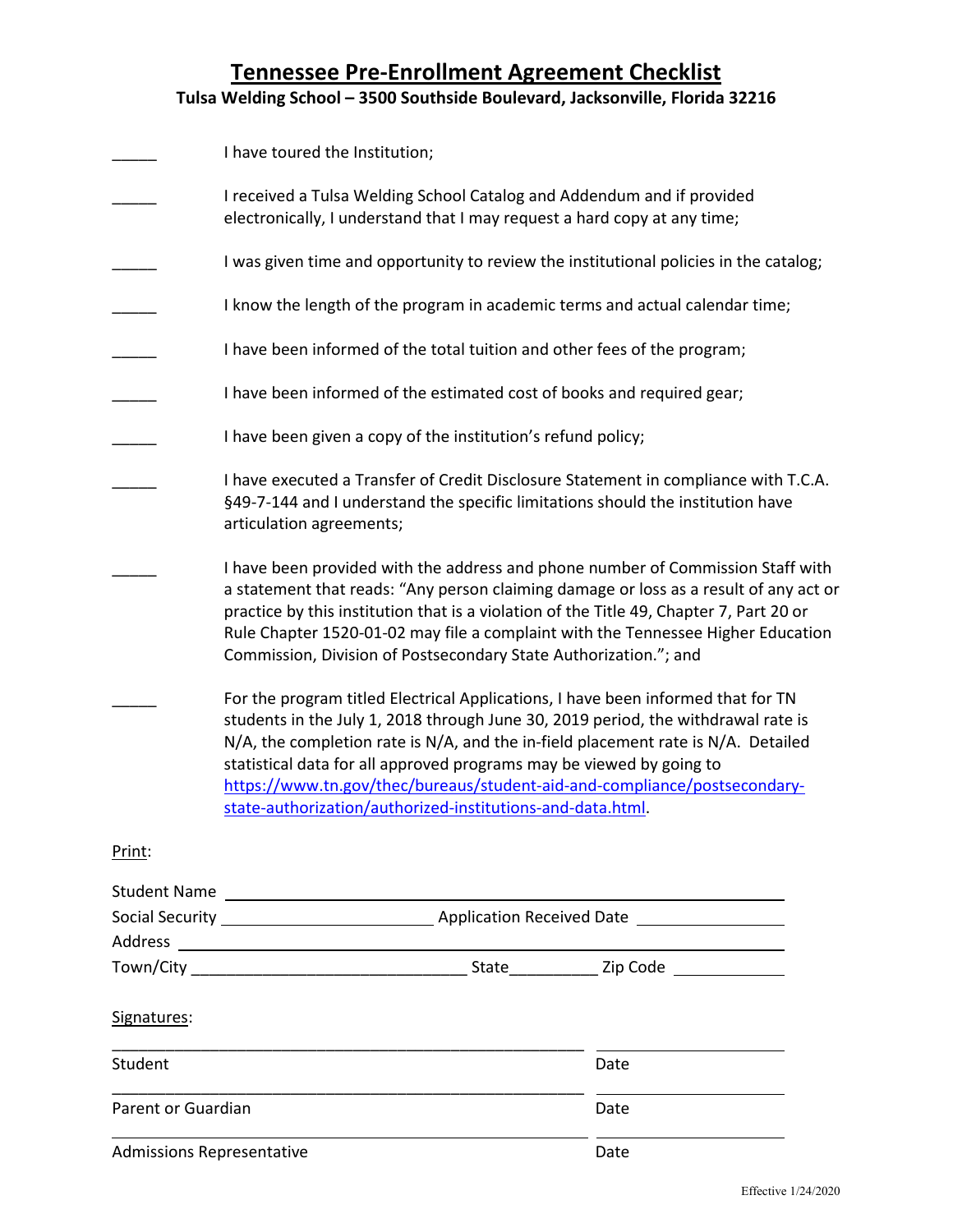|                                  | I have toured the Institution;                                                                                                                                                                                                                                                                                                                                                                                                                                                        |      |  |
|----------------------------------|---------------------------------------------------------------------------------------------------------------------------------------------------------------------------------------------------------------------------------------------------------------------------------------------------------------------------------------------------------------------------------------------------------------------------------------------------------------------------------------|------|--|
|                                  | I received a Tulsa Welding School Catalog and Addendum and if provided<br>electronically, I understand that I may request a hard copy at any time;                                                                                                                                                                                                                                                                                                                                    |      |  |
|                                  | I was given time and opportunity to review the institutional policies in the catalog;                                                                                                                                                                                                                                                                                                                                                                                                 |      |  |
|                                  | I know the length of the program in academic terms and actual calendar time;                                                                                                                                                                                                                                                                                                                                                                                                          |      |  |
|                                  | I have been informed of the total tuition and other fees of the program;                                                                                                                                                                                                                                                                                                                                                                                                              |      |  |
|                                  | I have been informed of the estimated cost of books and required gear;                                                                                                                                                                                                                                                                                                                                                                                                                |      |  |
|                                  | I have been given a copy of the institution's refund policy;                                                                                                                                                                                                                                                                                                                                                                                                                          |      |  |
|                                  | I have executed a Transfer of Credit Disclosure Statement in compliance with T.C.A.<br>§49-7-144 and I understand the specific limitations should the institution have<br>articulation agreements;                                                                                                                                                                                                                                                                                    |      |  |
|                                  | I have been provided with the address and phone number of Commission Staff with<br>a statement that reads: "Any person claiming damage or loss as a result of any act or<br>practice by this institution that is a violation of the Title 49, Chapter 7, Part 20 or<br>Rule Chapter 1520-01-02 may file a complaint with the Tennessee Higher Education<br>Commission, Division of Postsecondary State Authorization."; and                                                           |      |  |
|                                  | For the program titled Electro-Mechanical Technologies, I have been informed that<br>for TN students in the July 1, 2018 through June 30, 2019 period, the withdrawal<br>rate is N/A, the completion rate is N/A, and the in-field placement rate is N/A.<br>Detailed statistical data for all approved programs may be viewed by going to<br>https://www.tn.gov/thec/bureaus/student-aid-and-compliance/postsecondary-<br>state-authorization/authorized-institutions-and-data.html. |      |  |
| Print:                           |                                                                                                                                                                                                                                                                                                                                                                                                                                                                                       |      |  |
|                                  |                                                                                                                                                                                                                                                                                                                                                                                                                                                                                       |      |  |
|                                  | Social Security League 2012 Application Received Date                                                                                                                                                                                                                                                                                                                                                                                                                                 |      |  |
|                                  |                                                                                                                                                                                                                                                                                                                                                                                                                                                                                       |      |  |
|                                  |                                                                                                                                                                                                                                                                                                                                                                                                                                                                                       |      |  |
| Signatures:                      |                                                                                                                                                                                                                                                                                                                                                                                                                                                                                       |      |  |
| Student                          |                                                                                                                                                                                                                                                                                                                                                                                                                                                                                       | Date |  |
| Parent or Guardian               |                                                                                                                                                                                                                                                                                                                                                                                                                                                                                       | Date |  |
| <b>Admissions Representative</b> |                                                                                                                                                                                                                                                                                                                                                                                                                                                                                       | Date |  |